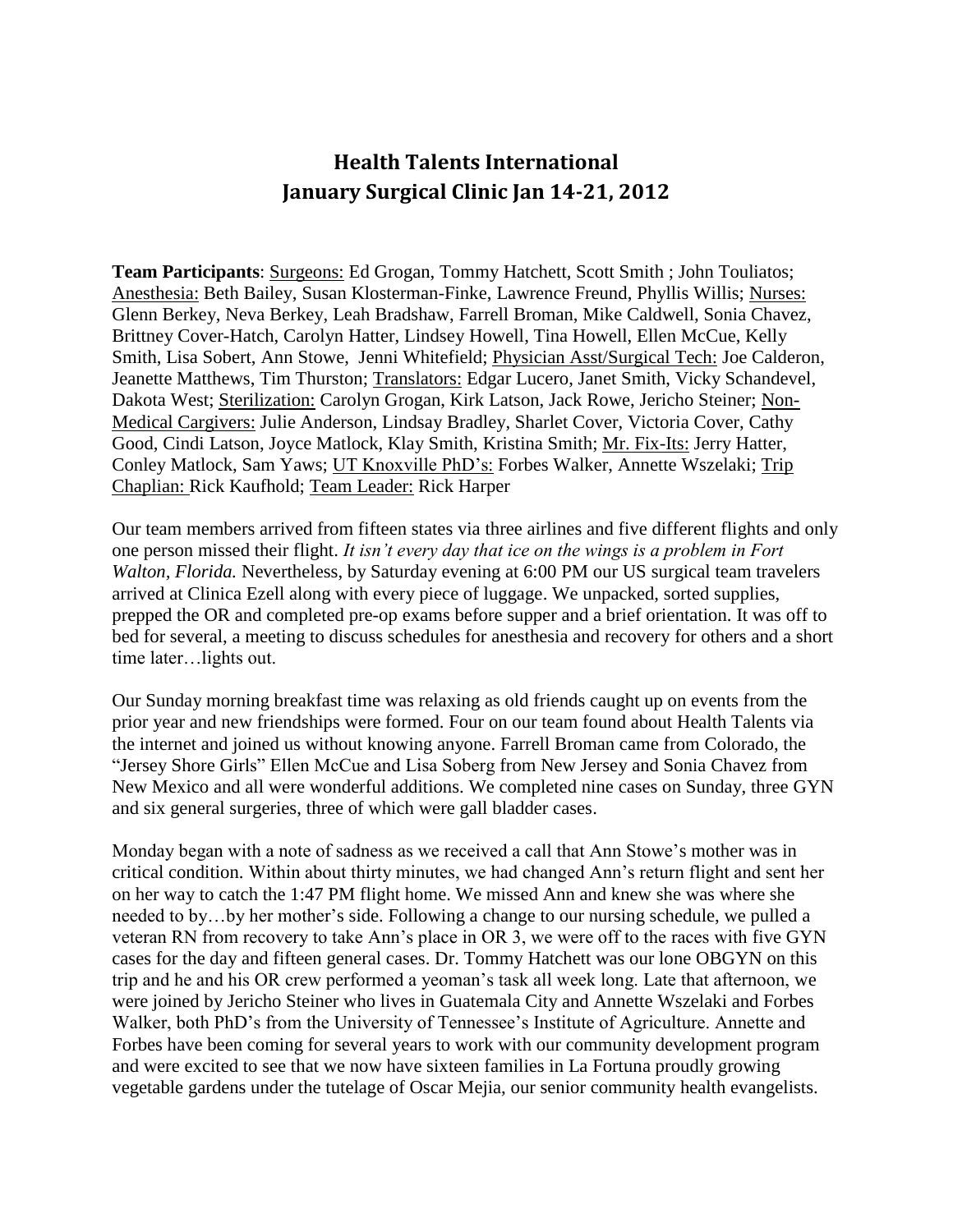January has been designated Health Talents' lone week for laparoscopic gall bladder surgery as we have a team that works together in the US on a regular basis coming down. Their familiarity with one another allows us to provide excellent care and maximize our limited laparoscopic resources. Of course, they almost wore out the sterilization crew as each set of instruments used for laparoscopic surgery requires 4-5 times the amount of effort to clean and sterilize for the next case. We completed seven GYN cases on Tuesday and thirteen general cases. Six of the general cases were gall bladders and we finished the week with fourteen in total.

While all of this was going on, our "fix it" crew of Jerry Hatter, Conley Matlock and Sam Yaws were busing making repairs, installing a security system and helping keep our facility in good shape. Our Director of Coastal Operations, Carlos Baltodano, does a great job in his own right with the help of Francisco Poncio…and he knows to save a few projects for Sam and his crew.

We unpacked a new portable ultrasound unit on Tuesday and before the week was out, two surgeons had used it on five occasions. This is a great addition to our diagnostic capabilities and future teams will be excited to know of this option. While we've had ultrasound machines for several years, they've always been older, donated models and not always dependable. Dr. Ed Grogan is already making plans on how he can best utilize the ultrasound for next year.

Wednesday proved to be another full day, but surgery was done and everyone out of the OR's by 6:00. Six more GYN cases and seventeen general cases with two of the seventeen general cases being patients scheduled for Thursday. Since we were running ahead of schedule, we moved two patients up for some minor procedures.

Ten patients were originally slated for surgery on Thursday, but two failed to show up and three did not need surgery at this time. So with five cases on Thursday, the OR was empty by 10:00 AM and twenty-six of our group prepared to make a side trip San Lucas Toliman. (We sent a group of eight earlier in the day so they would be back in time for their 3:00 PM shift.) Later that afternoon, things were relaxed and peaceful. So much so that Joe Calderon took a guitar into the OR and sang a few country songs. One of our patients joined in by playing the drums on a plastic water jug as Joe, a Tennessee native, sang Rocky Top to the amusement of the few patients remaining in recovery.

Out tally for the week was seventy-six cases and all patients were discharged on Friday. We had a safe trip to Antigua and everyone enjoyed shopping and seeing the sights.

Rick Kaufhold was our trip chaplain and early in the week he challenged with this statement, "God is more interested in what he is doing **in** you…than through you." Without question, God did much through us this week. It is equally certain that His spirit was working in us all week long!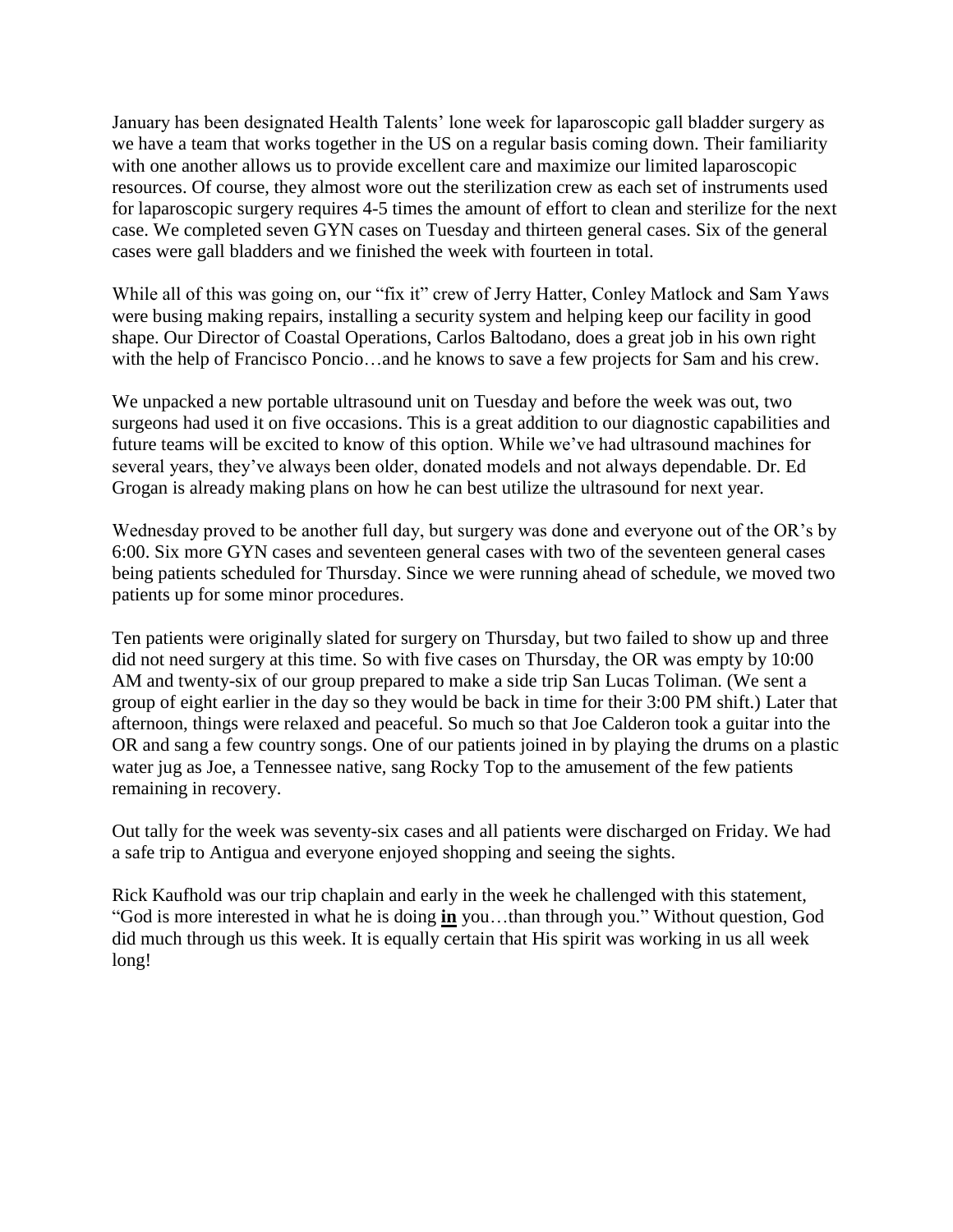

Recovery Room Favorite with translator Vicky Schandevel

"Bluegrass" Joe Calderon